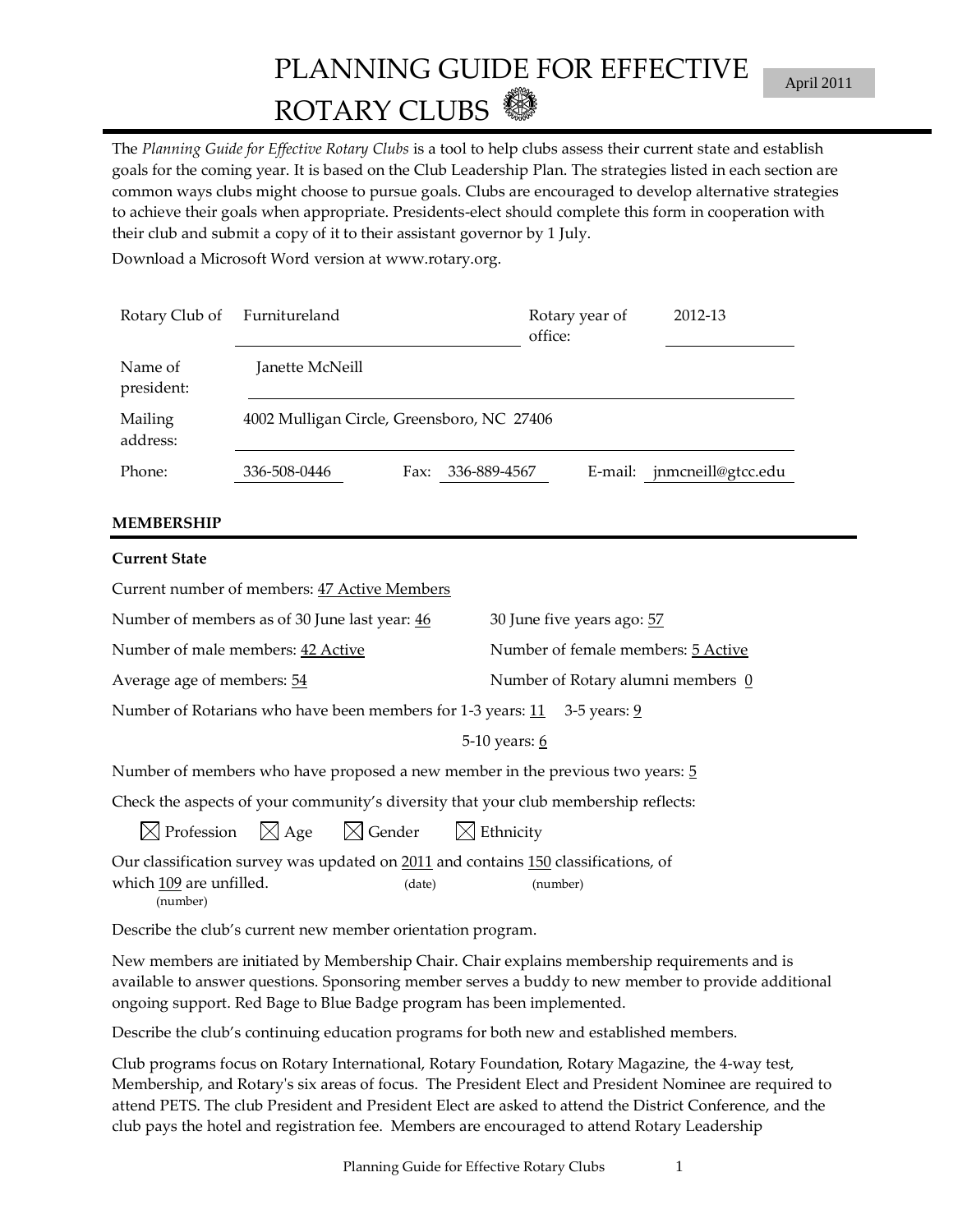International (RLI) training, and the club will cover the registration cost. All members are encouraged to attend district meetings and club assemblies.

Our club has sponsored a new club within the last 24 months.  $\Box$  Yes  $\Box$  No

Number of Rotary Fellowships and Rotarian Action Groups that club members participate in:

3

What makes this club attractive to new members?

We have a friendly and casual club that is large enough to make a real difference in our community while remaining small enough for all members to get to know one another. There is a history of our club being "the fun club", and humor plays a large role in our meetings and activities. We have a mix of older, experienced members combined with an influx of younger members; however, we do not experience the problem of older members resting on their laurels and letting the younger members do all the work - as some clubs have experienced. All age groups who are equally active in the club. We provide the opportunity to network with others in our business community with a broad mix of vocation and interest. Meeting at the String & Splinter is a plus since the location is a strong hub of networking opportunities in High Point. The String has a reputation of providing a variety of good food (both hot and cold) with a very welcoming and friendly staff. Furnitureland has a very positive reputation in our community for the our good deeds. The proceeds from the annual charity auction allow the club to help dozens of not-for-profits throughout our community. Our long-standing relationship with Fairview Elementary School and Mobile Meals have contributed to our positive image in the community.

What aspects of this club could pose a barrier to attracting new members?

The total cost of membership (dues, donations to the Foundation, and activities), the specific meeting day and time, and the time commitment act as barriers to attracting new members.

# **Future State**

Membership goal for the upcoming Rotary year: 52 members by 30 June 2013 (number) (year)

Our club has identified the following sources of potential members within the community:

# **How does the club plan to achieve its membership goals?** *(check all that apply)*

- $\boxtimes$  Develop a retention plan that focuses on maintaining high levels of enthusiasm through participation in interesting programs, projects, continuing education, and fellowship activities
- $[\times]$  Ensure the membership committee is aware of effective recruitment techniques
- $\boxtimes$  Develop a recruitment plan to have the club reflect the diversity of the community
- $\boxtimes$  Explain the expectations of membership to potential Rotarians
- $\boxtimes$  Implement an orientation program for new members
- $\boxtimes$  Create a brochure that provides general information about Rotary as well as specific information about the club for prospective members
- $\boxtimes$  Assign an experienced Rotarian mentor to every new club member
- $\boxtimes$  Recognize those Rotarians who sponsor new members
- **Encourage members to join a Rotary Fellowship or Rotarian Action Group**
- $\boxtimes$  Participate in the RI membership development award programs
- Sponsor a new club
- **Other (please describe):**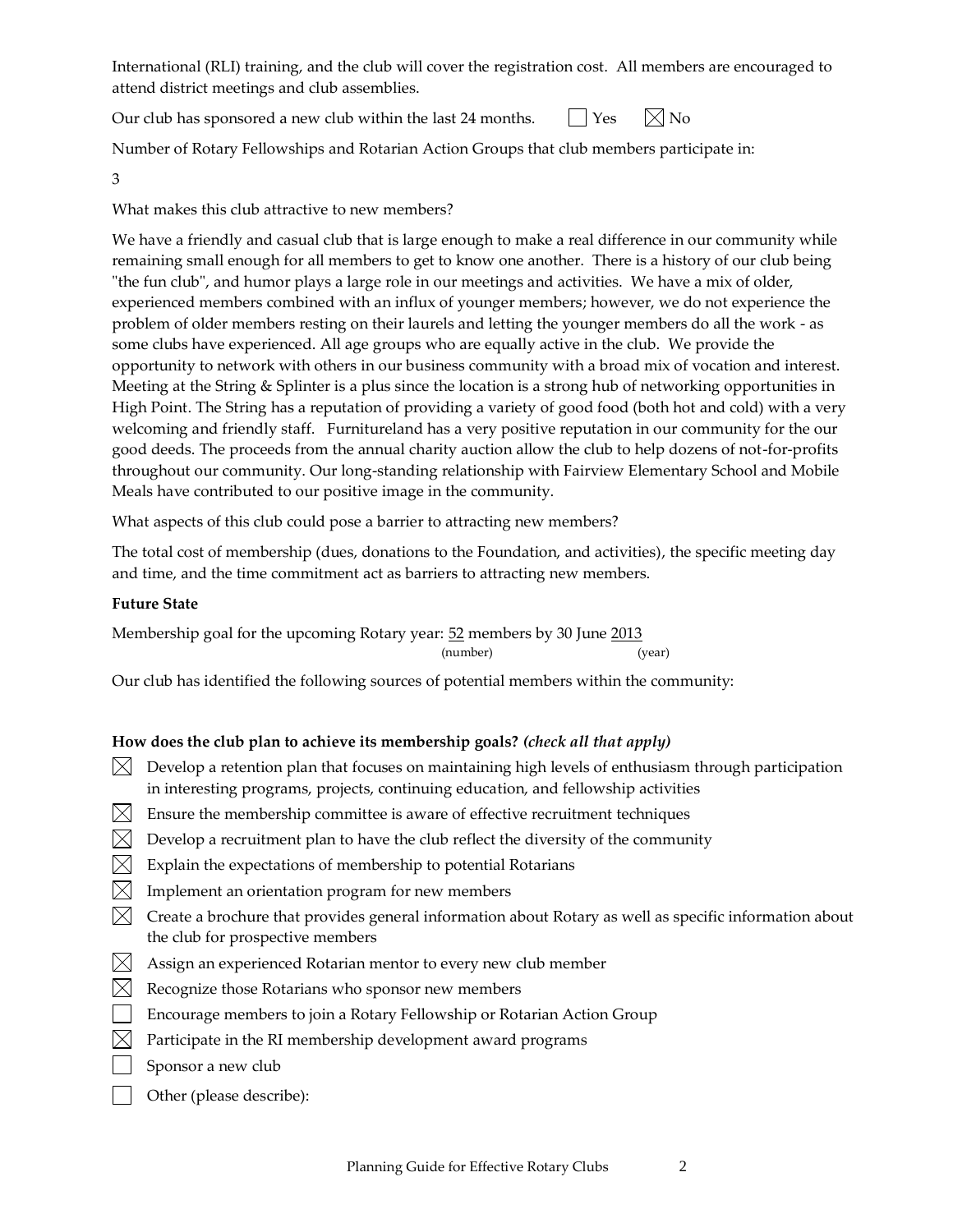#### **Action steps:**

Set up a Membership Committee that focuses on defined targets for recruitment. Focus will be placed on obtaining more diversity with respect to age (younger demographic), sex (more female members) and race (African American, Latino, other ethnicities). These groups were specifically noted as target populations that we want to attract per our spring 2012 club survey results.

#### **SERVICE PROJECTS**

| <b>Current State</b>                                                                                                                                                                      |
|-------------------------------------------------------------------------------------------------------------------------------------------------------------------------------------------|
| Sponsored 0<br>Number of Rotary Youth Exchange students:<br>Hosted 0                                                                                                                      |
| Number of sponsored Interact clubs: 1 Rotaract clubs: 1                                                                                                                                   |
| Rotary Community Corps:                                                                                                                                                                   |
| Number of Rotary Youth Leadership Awards (RYLA) events: 1                                                                                                                                 |
| Number of Rotary Friendship Exchanges: 0                                                                                                                                                  |
| Number of registered Rotary Volunteers: 0                                                                                                                                                 |
| Number of World Community Service (WCS) projects: 1                                                                                                                                       |
| Number of other current club service projects: We currently have three key projects:                                                                                                      |
| 1) Our Annual Charity Auction which serves dozens of not-for-profits in our community by providing<br>thousands of dollars each year (>\$54,000 donated back to the community last year). |
| 2) Fairview Elementary School "Students of the Month" recognition and End-of-Year awards program.                                                                                         |
| 3) The Kaboom YWCA Playground initiative.                                                                                                                                                 |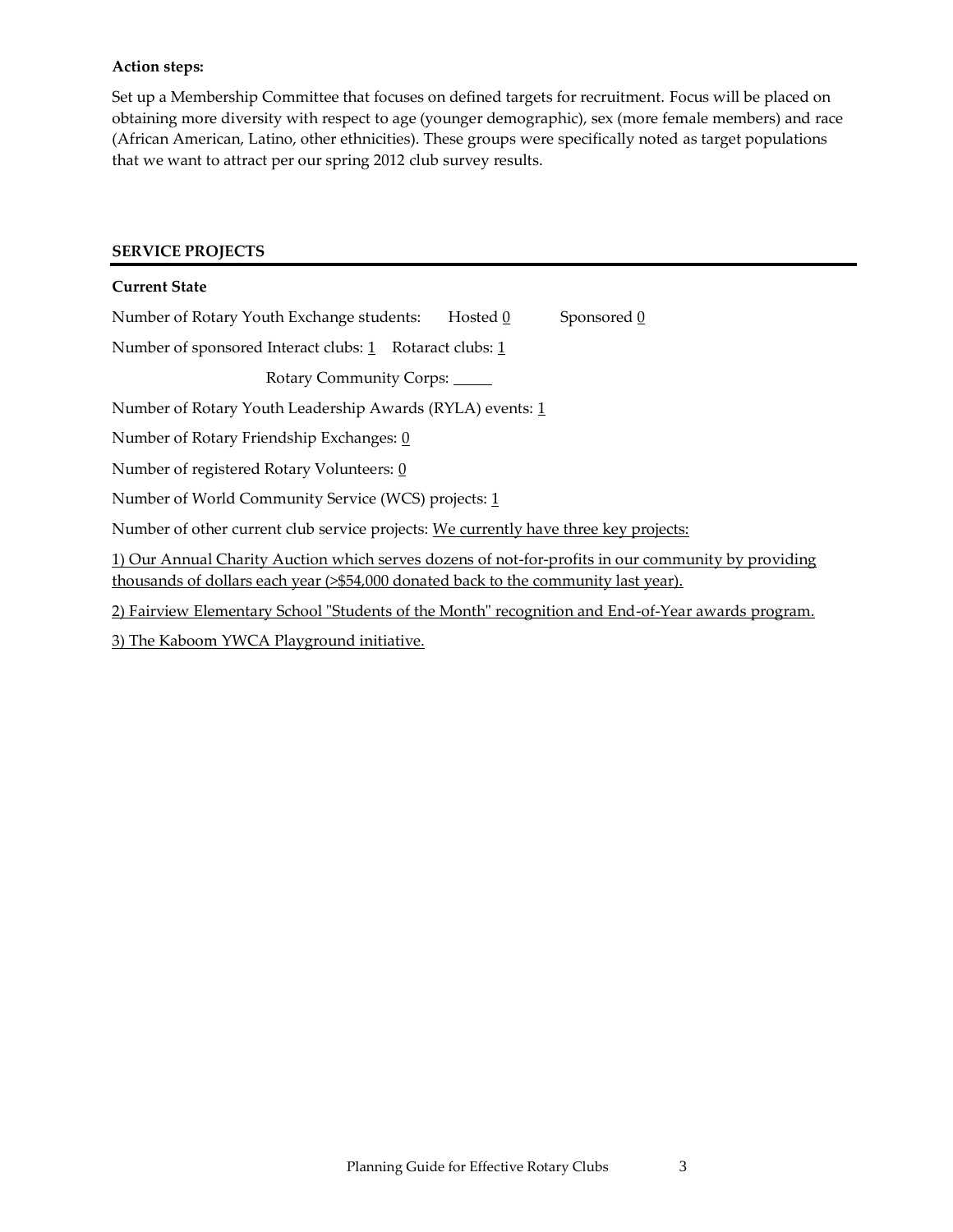#### **Future State**

Our club has established the following service goals for the upcoming Rotary year:

For our community:

Continue our support of a variety of not-for-profits with the proceeds from our annual charity auction including but not limited to Mobile Meals, Fairview Elementary School, YWCA, Boys & Girls Club, The City Project, Open Door Ministries, etc.

Identify two new "hands-on" projects that support our community. This was specifically requested from members based on our club survey.

Continue our support of the Student of the Month and End of Year Awards program with Fairview Elementary School.

For communities in other countries:

Continue to provide financial support to Mercy Ships.

## **How does the club plan to achieve its service goals?** *(check all that apply)*

|  | $\boxtimes$ Ensure the service projects committee is aware of how to plan and conduct a service project |  |  |
|--|---------------------------------------------------------------------------------------------------------|--|--|
|--|---------------------------------------------------------------------------------------------------------|--|--|

- $\boxtimes$  Conduct a needs assessment of the community to identify possible projects
- $\boxtimes$  Review current service projects to confirm that they meet a need and are of interest to members
- $\boxtimes$  Identify the social issues in the community that the club wants to address through its service goals
- Assess the club's fundraising activities to determine if they meet project funding needs
- $\boxtimes$  Involve all members in the club's service projects
- $\boxtimes$  Recognize club members who participate and provide leadership in the club's service projects
- Identify a partner club with which to carry out an international service project
- Participate in:

| $\boxtimes$ Interact | Rotary Friendship Exchange                                                         | World Community Service |
|----------------------|------------------------------------------------------------------------------------|-------------------------|
| $\boxtimes$ Rotaract | <b>Rotary Volunteers</b>                                                           | Rotary Youth Exchange   |
|                      | $ \  $ Rotary Community Corps $\  \times \ $ Rotary Youth Leadership Awards (RYLA) |                         |
|                      | $\boxtimes$ Use a grant from The Rotary Foundation to support a club project       |                         |

- Register a project in need of funding, goods, or volunteers on the ProjectLINK database
	- Other (please describe):

#### **Action steps:**

Complete a needs assessment and identify two service projects that are hands-on projects that fill specific needs in our community. Focus on Rotary International avenues of service.

Service Committee members, led by Committee Chair, will define the steps needed to complete the projects.

Involve all members in planning and implementation.

Publicity Chair will contact the press to relay information to the public regarding the projects.

#### **THE ROTARY FOUNDATION**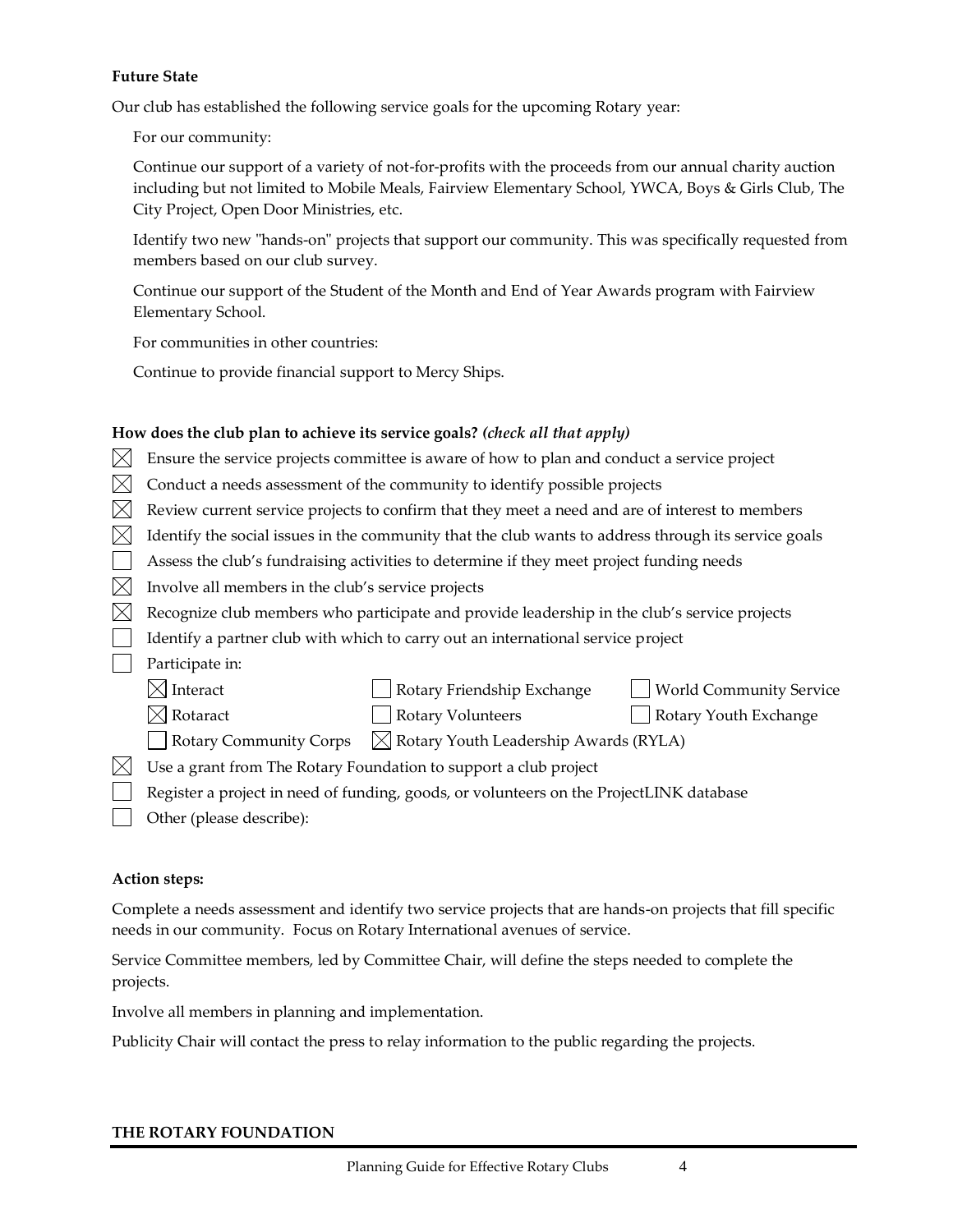#### **Current State**

Number of grants awarded:

| District Simplified Grants: 1                                                                        | Matching Grants:          |  |  |  |  |
|------------------------------------------------------------------------------------------------------|---------------------------|--|--|--|--|
| Number of Ambassadorial Scholars:                                                                    | Nominated Selected Hosted |  |  |  |  |
| Number of Group Study Exchange (GSE) team members: Nominated ________ Selected ________ Hosted _____ |                           |  |  |  |  |
| Number of Rotary World Peace Fellows: Nominated ________ Selected __________ Hosted ______           |                           |  |  |  |  |
| Current year's contributions to PolioPlus activities: 0                                              |                           |  |  |  |  |
| Current year's contributions to Annual Programs Fund: \$11,300.                                      |                           |  |  |  |  |
| Current year's contributions to Permanent Fund: $\underline{0}$                                      |                           |  |  |  |  |
|                                                                                                      |                           |  |  |  |  |

Number of club members who are

| Paul Harris Fellows: 44                  | Benefactors: 9 | Major Donors: 3            |
|------------------------------------------|----------------|----------------------------|
| Rotary Foundation Sustaining Members: 47 |                | Bequest Society members: 6 |

Number of Foundation alumni tracked by your club: 2

#### **Future State**

Our club has established the following Rotary Foundation goals (as reported on the Fund Development Club Goal Report Form) for the upcoming Rotary year:

| Polio fundraising: \$1,000   | Annual Programs Fund contributions: \$9,400 |
|------------------------------|---------------------------------------------|
| Major gifts: $\underline{0}$ | Benefactors: 47                             |
| Bequest Society members: 0   |                                             |

Our club will participate in the following Rotary Foundation programs:

#### **How does the club plan to achieve its Rotary Foundation goals?** *(check all that apply)*

- $\boxtimes$  Ensure the club's Rotary Foundation committee understands the programs of The Rotary Foundation and is committed to promoting financial support of the Foundation
- $\boxtimes$  Help club members understand the relationship between Foundation giving and Foundation programs
- $\boxtimes$  Plan a club program about The Rotary Foundation every quarter, especially in November, Rotary Foundation Month
- Include a brief story about The Rotary Foundation in every club program
- $\boxtimes$  Schedule presentations that inform club members about The Rotary Foundation
- $\boxtimes$  Ensure the club's Rotary Foundation committee chair attends the district Rotary Foundation seminar
- Use Rotary Foundation grants to support the club's international projects
- $\boxtimes$  Recognize club members' financial contributions to The Rotary Foundation and their participation in Foundation programs
- $\boxtimes$  Encourage each club member to contribute to the Foundation every year
- **Participate in:**

 $\Box$  Group Study Exchange  $\boxtimes$  PolioPlus

 $\boxtimes$  Matching Grants  $\Box$  Ambassadorial Scholarships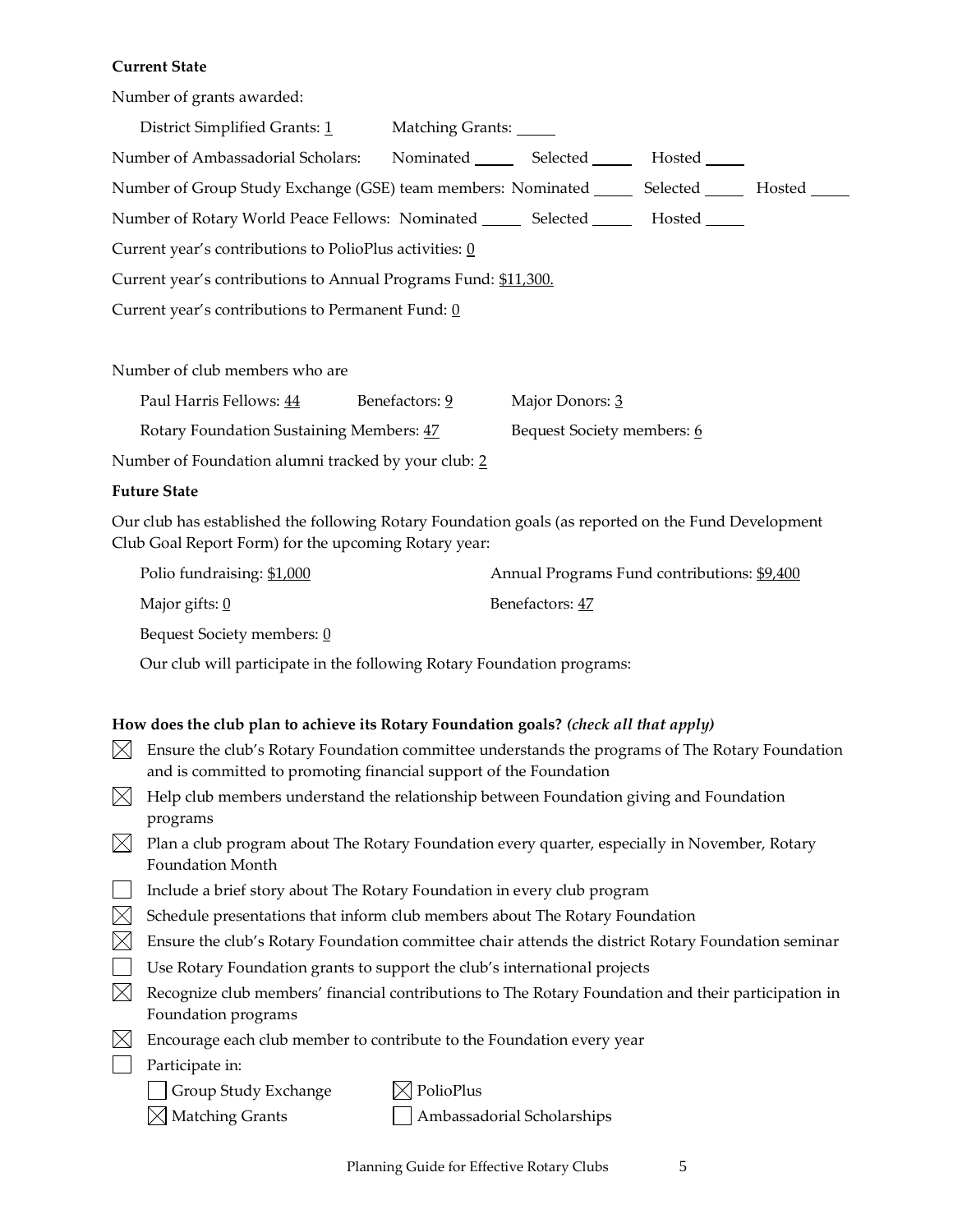$\boxtimes$  District Simplified Grants  $\Box$  Rotary World Peace Fellowships

Invite Foundation program participants and alumni to be part of club programs and activities

Other (please describe):

# **Action steps:**

Plan a program that focuses on the Rotary Foundation at least one per quarter. Add programs to official program schedule.

At least 2 Rotarians will participate in the Grants Seminar.

Complete application for District Simplified Grant.

# **LEADERSHIP DEVELOPMENT**

#### **Current State**

Number of club leaders who attended

District assembly: 8 District Rotary Foundation seminar: 4

District membership seminar: 1 District leadership seminar: 1

District conference: 5

Number of club members involved at the district level: 3

Number of visits from the assistant governor this Rotary year:  $\frac{40}{2}$ 

## **Future State**

Our club has established the following goals for developing Rotary leaders for the upcoming Rotary year:

Encourage two club members to attend RLI.

Require President Elect and President Nominee to attend PETS and the District Assembly.

At least two members will attend the District Grants Seminar.

# **How does the club plan to develop Rotary leaders?** *(check all that apply)*

- $\boxtimes$  Have the president-elect attend the presidents-elect training seminar (PETS) and the district assembly
- $\vert \vert$  Have all committee chairs attend the district assembly
- Encourage interested past presidents to attend the district leadership seminar
- **Appoint a club trainer to develop club members' knowledge and skills**
- | Conduct a leadership development program
- $\boxtimes$  Use the expertise of the club's assistant governor
- $\bowtie$  Encourage new members to assume leadership positions through participation in club committees
- $\Box$  Ask members to visit other clubs to exchange ideas, and then share what they have learned with the club
- $\boxtimes$  Other (please describe): Ask two members of the club to attend RLI I, II and III during the year.

#### **Action steps:**

Require President Elect and President Nominee to attend PETS. The club will cover the cost of their participation.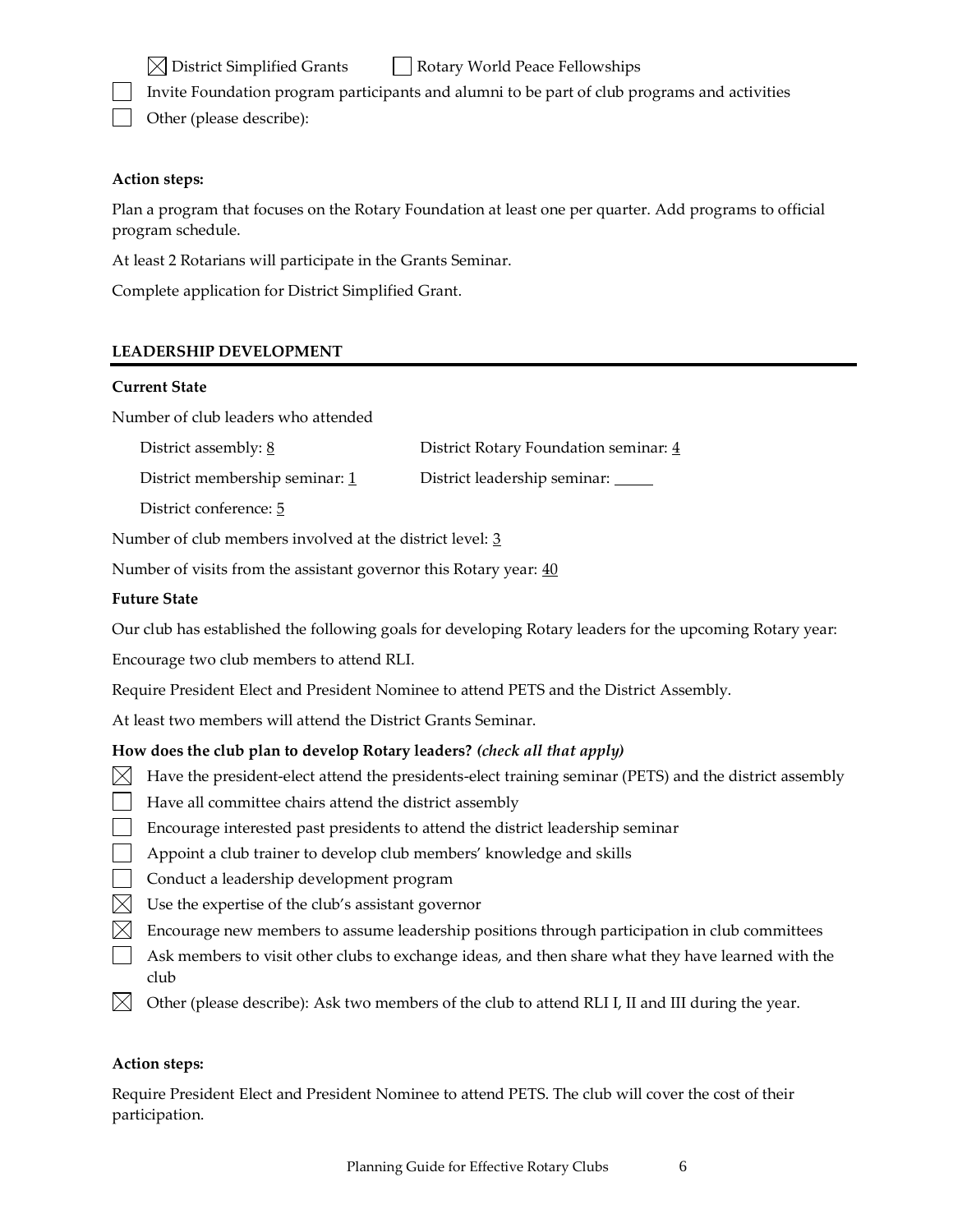Ask two club members to attend RLI I, II and III during the year. The club will cover the cost of their participation.

#### **PUBLIC RELATIONS**

#### **Current State**

List club activities covered by the media and the type of media (television, radio, print, Internet, etc.) involved.

Annual Giveaway Program article was published in the High Point Enterprise.

Annual Charity Auction article was published in the High Point Enterprise.

Club members appeared on local TV station to publicize Charity Auction.

SoSi Festival \$500 sponsorship was noted on all SoSi Festival of Cultures publicity including billboard, flyers, posters, and public service announcements.

Rotary brochures and an invitation to visit our club were included in each charity auction item.

#### **Future State**

Our club has established the following public relations goals for the upcoming Rotary year:

Sponsor annual SoSi Festival of Cultures.

Sponsor the 2012 High Point Cycling Classic.

#### **How does the club plan to achieve its public relations goals?** *(check all that apply)*

- $\bowtie$  Ensure the public relations committee is trained in conducting a multimedia campaign
- $\boxtimes$  Plan public relations efforts around all service projects
- $\boxtimes$  Conduct a public awareness program targeted at the business and professional community that explains what Rotary is and what Rotary does
- $\boxtimes$  Arrange for a public service announcement to be broadcast on a local television channel, aired on a local radio station, or placed in a local newspaper or magazine
- **Other (please describe):**

#### **Action steps:**

Invite the media (High Point Enterprise and Fox 8) to the Annual Giveaway Program.

Invite the media to the Annual Charity Auction.

Have an article about the Annual Charity Auction be published before the event to help publicize it.

Participate in the High Point Christmas Parade sponsored by the Guilford Merchants Association.

#### **CLUB ADMINISTRATION**

#### **Current State**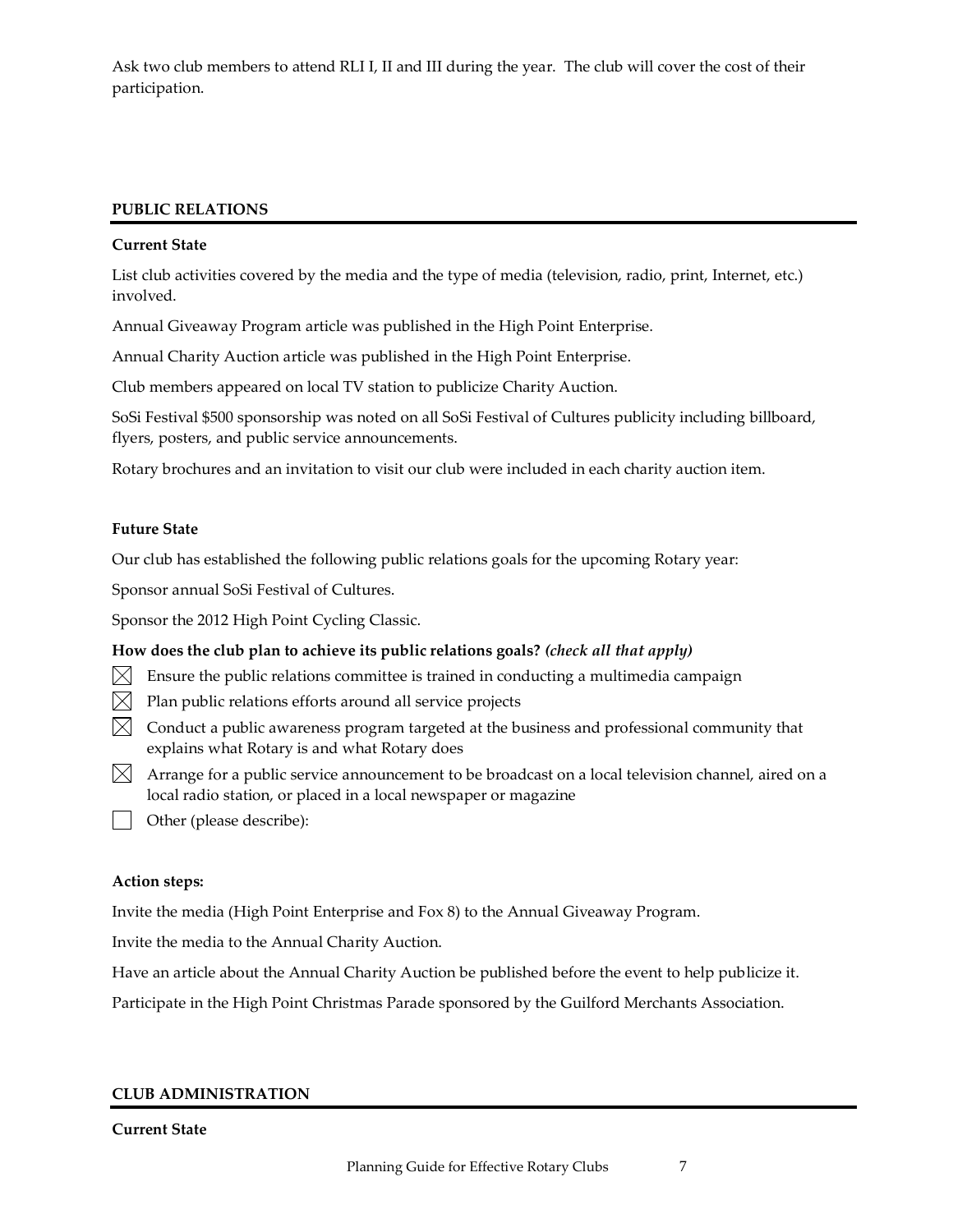| Is your club operating under the Club Leadership Plan? $\boxtimes$ Yes $\Box$ No |  |  |  |  |
|----------------------------------------------------------------------------------|--|--|--|--|
|----------------------------------------------------------------------------------|--|--|--|--|

How often and when does the club board meet? The first Thursday of each month.

When are club assemblies held? Once per quarter

How is the club budget prepared? Presented by Club Treasurer and reviewed by the Board

Is the budget independently reviewed by a qualified accountant?  $\Box$  Yes  $\boxtimes$  No

Does the club have a strategic plan in place?  $\boxtimes$  Yes  $\Box$  No

Has the club developed a system for ensuring continuity of leadership on its board, committees, etc.?

 $\boxtimes$  Yes  $\Box$  No

Has the club developed a system for keeping all members involved?  $\boxtimes$  Yes  $\Box$  No

Does the club use Member Access at www.rotary.org to update its membership list?  $\boxtimes$  Yes  $\Box$  No

How often is the club's bulletin published? Weekly

Describe how weekly club programs are organized. The Vice President is in charge of programs and coordinates with various members weeks and sometimes months in advance of the meetings. An annual calendar of programs with specific dates set aside to focus on established initiatives and educational presentations (i.e. Foundation, membership, club assemblies, 4-way test, Rotary Magazine, etc.) is created and updated on on ongoing basis.

Does the club have its own Web site?  $\boxtimes$  Yes  $\Box$  No If yes, how often is the site updated? Weekly

Does the club observe the special months of the Rotary calendar, such as Rotary Foundation Month and Magazine Month?  $\times$  Yes  $\Box$  No

How often does your club conduct fellowship activities? 3 to 4 times per year.

How does the club involve the families of Rotarians? We sponsor a spring and fall social where entire families are invited to participate. Spouses are also invited to attend the annual holiday party, the Changing of the Guard, and the Charity Auction.

# **Future State**

# **How does the club carry out the administrative tasks of the club?** *(check all that apply)*

- $\boxtimes$  Regular board meetings have been scheduled.
- $\boxtimes$  The club will review the Club Leadership Plan on the following dates: Quarterly
- $\Box$  The club's strategic and communication plans will be updated on the following dates:  $\Box$
- $\boxtimes$  Three club assemblies have been scheduled on the following dates: July 16, November 19, April 8 (number)
- $\boxtimes$  The club has either adopted the latest version of the Recommended Rotary Club Bylaws or revised its own bylaws (recommended after each Council on Legislation).
- $\bowtie$  Club elections will be held on March 4, 2013.

(date)

- $\boxtimes$  At least 5 delegates will be sent to the district conference. (number)
- $\boxtimes$  A club bulletin will be produced to provide information to club members.
- $\boxtimes$  The club's Web site will be updated 12 times per year.

(number)

 $\boxtimes$  A plan has been developed to ensure interesting and relevant weekly club programs.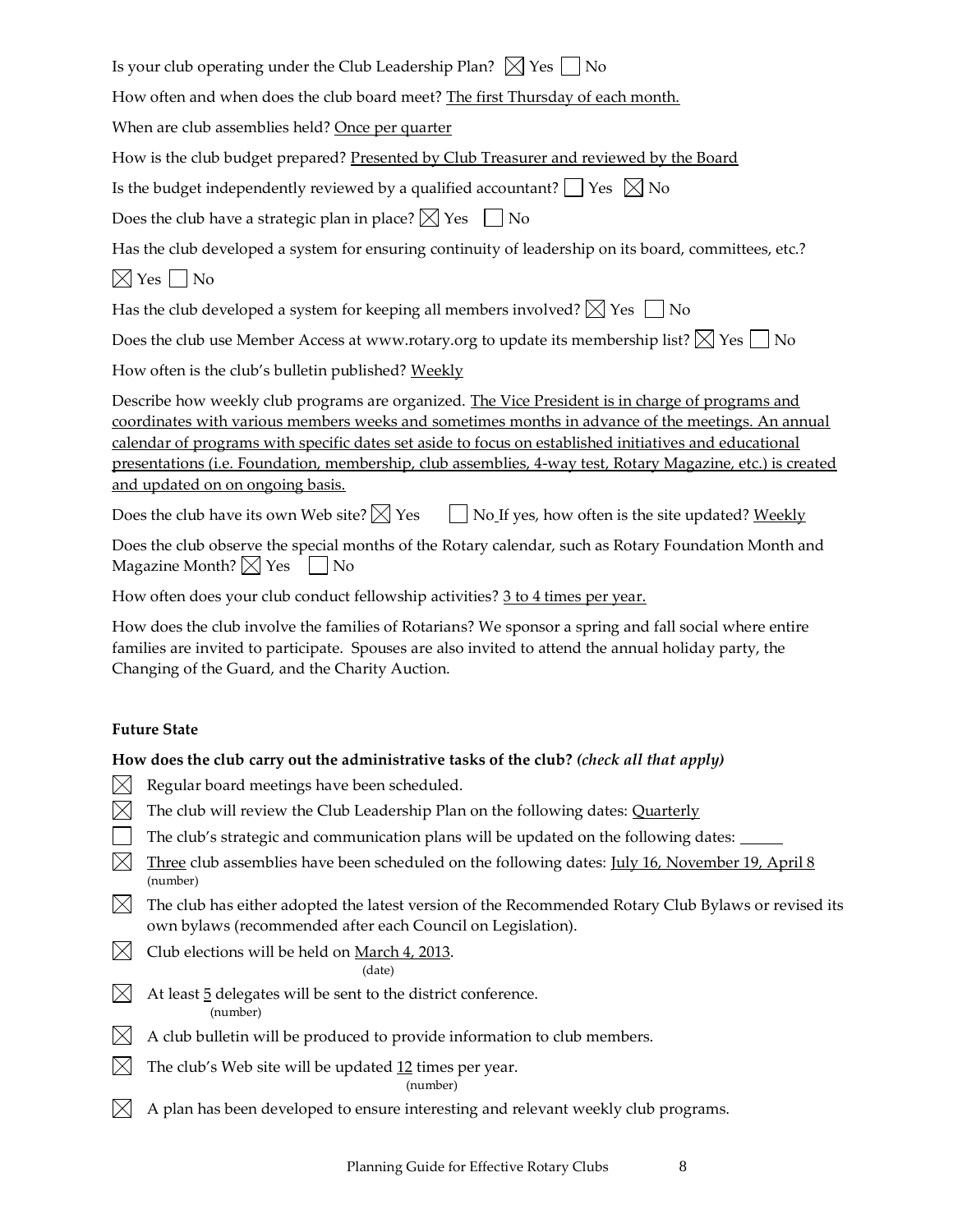- Monthly attendance figures will be reported to the district leadership by the  $10th$  day of the following month. (number)
- $\boxtimes$  Member Access will be used to maintain club records by 1 June and 1 December to ensure accurate semiannual reports.
- $\bowtie$  Membership changes will be reported to RI within 30 days.

(number)

 $\boxtimes$  Reports to RI, including the semiannual report, will be completed on a timely basis.

 $\boxtimes$  The following fellowship activities for all club members are planned for the year:

Birthday Party to celebrate the anniversary of the club's creation.

Fall Family Social

Holiday Party (12th Night)

Sping Family Social

Baseball Game Night (Dash or Grasshoppers)

Changing of the Guard

Other (please describe):

**Action steps:**

**Our club would like assistance from the governor or assistant governor with the following:**

# **Our club would like to discuss the following issues with the governor or assistant governor during a visit to our club:**

Ideas on how other clubs keep all members engaged.

 $\overline{a}$ 

Club President's Signature Rotary Year Assistant Governor's Signature

Date **Date** Date **Date**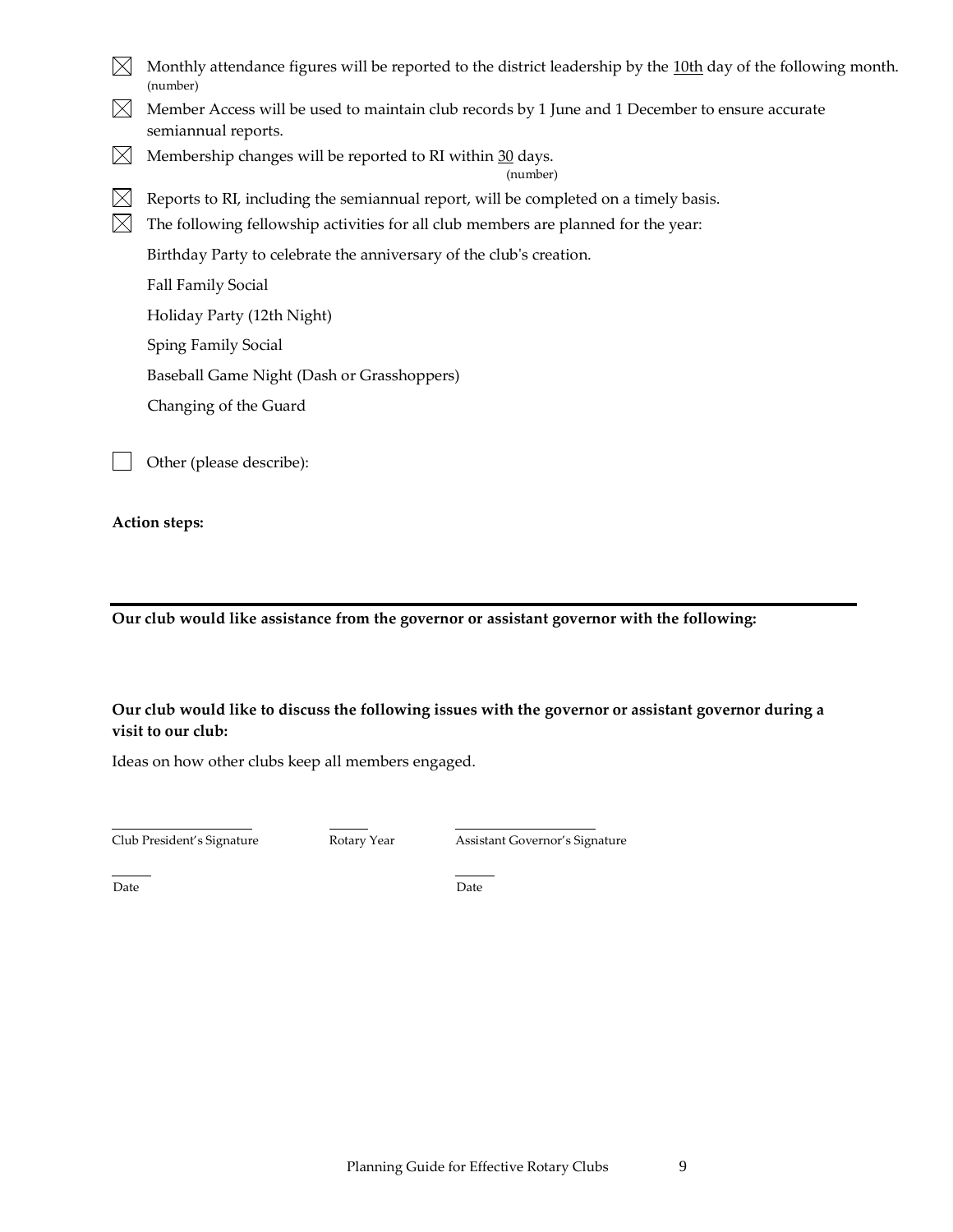For each goal your club has identified for the upcoming Rotary year, indicate which Avenue of Service it addresses. To ensure a balanced service effort, you should have at least one goal that addresses each Avenue of Service. Most goals will address more than one avenue.

| $\sigma$ $\sim$                                                     | Club Service | Vocational<br>Service | Community<br>g<br>Ser | International<br>ë<br>Ser | Generations<br>Service<br>New |
|---------------------------------------------------------------------|--------------|-----------------------|-----------------------|---------------------------|-------------------------------|
| Membership goal<br>52 members by 30 June 2013<br>(number)<br>(year) |              |                       |                       |                           |                               |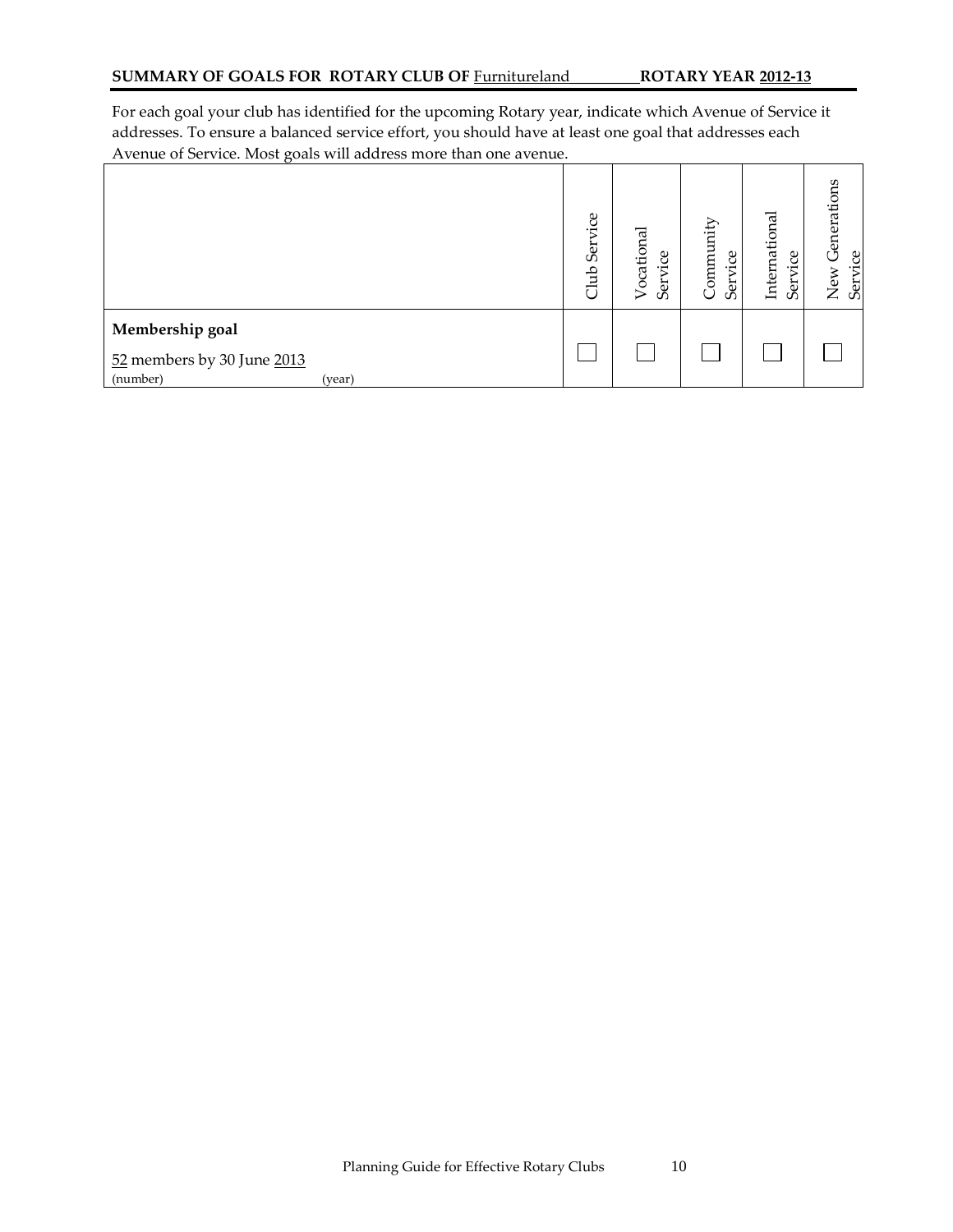| Service goals                                                                                                                                               |  |                                           |                            |  |
|-------------------------------------------------------------------------------------------------------------------------------------------------------------|--|-------------------------------------------|----------------------------|--|
| For our community:                                                                                                                                          |  |                                           |                            |  |
| Continue our support of a variety of not-for-profits with the<br>proceeds from our annual charity auction                                                   |  | $\boxtimes$                               |                            |  |
| Identify two new "hands-on" projects.                                                                                                                       |  |                                           |                            |  |
| Continue our support of Fairview Elementary School.                                                                                                         |  | $\times$                                  |                            |  |
| For communities in other countries:                                                                                                                         |  |                                           |                            |  |
| Continue to provide financial support to Mercy Ships.                                                                                                       |  |                                           |                            |  |
| <b>Rotary Foundation goals</b>                                                                                                                              |  |                                           |                            |  |
| Our club's PolioPlus contribution goal is \$1,000                                                                                                           |  |                                           |                            |  |
| Our club's Annual Programs Fund contribution goal is \$9,400.                                                                                               |  |                                           |                            |  |
| Our club's Permanent Fund contribution goal is 0.                                                                                                           |  |                                           | $\boxtimes$                |  |
| Our club will participate in the following Rotary Foundation<br>programs: Plan a program that focuses on the Rotary<br>Foundation at least one per quarter. |  | $\boxtimes$<br>$\boxtimes$<br>$\boxtimes$ | $\boxtimes$<br>$\boxtimes$ |  |
| At least 2 Rotarians will participate in the Grants Seminar.                                                                                                |  |                                           |                            |  |
| Complete application for District Simplified Grant                                                                                                          |  |                                           |                            |  |
| Leadership development goals                                                                                                                                |  |                                           |                            |  |
| Require President Elect and President Nominee to attend PETS.<br>The club will cover the cost of their participation.                                       |  |                                           |                            |  |
| Ask two club members to attend RLI I, II and III during the<br>year. The club will cover the cost of their participation.                                   |  | $\boxtimes$                               | $\boxtimes$                |  |
| Public relations goals                                                                                                                                      |  |                                           |                            |  |
| Invite the media (High Point Enterprise and Fox 8) to the<br>Annual Giveaway Program.                                                                       |  |                                           |                            |  |
| Invite the media to the Annual Charity Auction.                                                                                                             |  |                                           |                            |  |
| Have an article about the Annual Charity Auction be published<br>before the event to help publicize it.                                                     |  | $\boxtimes$                               |                            |  |
| Participate in the High Point Christmas Parade sponsored by<br>the Guilford Merchants Association.                                                          |  |                                           |                            |  |
| Club administration goals                                                                                                                                   |  |                                           |                            |  |
| Birthday Party to celebrate the club's anniversary.                                                                                                         |  |                                           |                            |  |
| Fall Family Social                                                                                                                                          |  | $\boxtimes$                               |                            |  |
| Holiday Party (12th Night)                                                                                                                                  |  |                                           |                            |  |